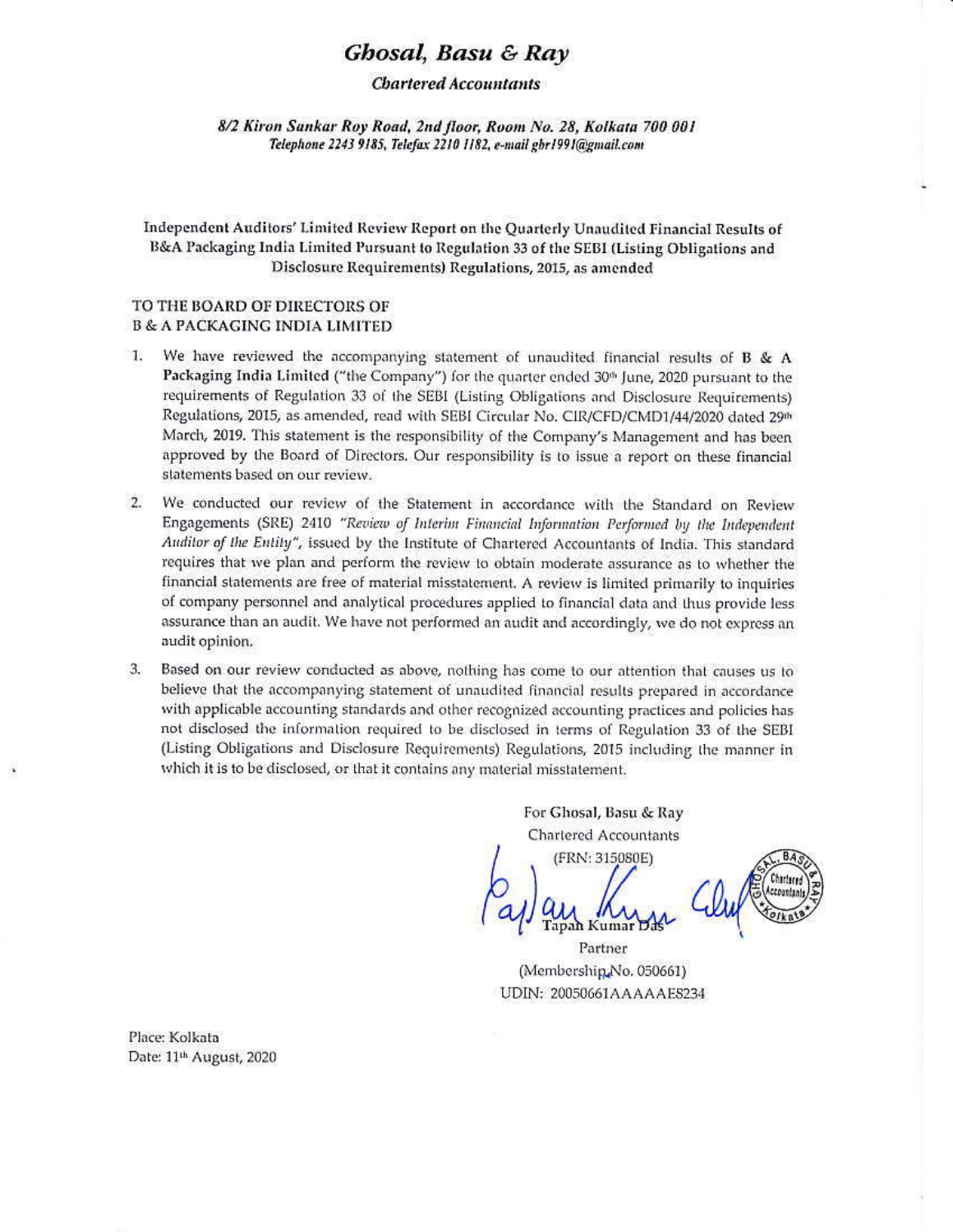## B & A PACKAGING INDIA LIMITED .. CIN - L21021OR1986PLC001624 Regd. Office: 22, Balgopalpur Industrial Area, Balasore- 756020, Odisha



# Phone: 033 22269582, E-mail: contact@bampl.com, Website: www.bampl.com UNAUDITED FINANCIAL RESULTS FOR THE QUARTER ENDED 30TH JUNE, 2020

| $PART - 1$     |                                                                                                                          | (Rs. in Lacs except where otherwise stated)<br>3 months ended |                                 |                             | Year to date                  |
|----------------|--------------------------------------------------------------------------------------------------------------------------|---------------------------------------------------------------|---------------------------------|-----------------------------|-------------------------------|
|                | Particulars -                                                                                                            | 30th June 2020                                                | 31st March<br>2020<br>Unaudited | 30th June 2019<br>Unaudited | 31st March<br>2020<br>Audited |
|                |                                                                                                                          | Unaudited                                                     |                                 |                             |                               |
| I              | Revenue from operations                                                                                                  | 2077,99                                                       | 1535.05                         | 2013.80                     | 7569.91                       |
| п              | Other Income                                                                                                             | 0.03                                                          | 32.23                           | 3.67                        | 62.53                         |
| III            | Total Income (I+II)                                                                                                      | 2078.02                                                       | 1567.28                         | 2017.47                     | 7632.44                       |
| IV             | Expenses                                                                                                                 |                                                               |                                 |                             |                               |
|                | Cost of materials consumed                                                                                               | 1294.69                                                       | 1068.80                         | 1202.15                     | 4711.86                       |
|                | Purchase of Stock-in-Trade                                                                                               |                                                               |                                 | $\bullet$ .                 | $\overline{\phantom{a}}$      |
|                | (Increase)/Decrease in inventories of Finished Goods,                                                                    | (38.55)                                                       | (66.55)                         | 61.89                       | 11.94                         |
|                | Stock-in-Trade and Work-in-progress                                                                                      |                                                               |                                 |                             |                               |
|                | Employee Benefit Expense                                                                                                 | 185.80                                                        | 198.41                          | 210.47                      | 839.94                        |
|                | Finance costs                                                                                                            | 47.19                                                         | 18.32                           | 43.99                       | 133.80                        |
|                | Depreciation and amortisation expense                                                                                    | 32.39                                                         | 30.15                           | 33.80                       | 129,55                        |
|                | Other expenses                                                                                                           | 182,63                                                        | 240.25                          | 177.51                      | 832.07                        |
|                | Total expenses (IV)                                                                                                      | 1704.15                                                       | 1489.38                         | 1729.81                     | 6659.16                       |
| ٧              | Profit before exceptional items and tax (III-IV)                                                                         | 373.87                                                        | 77.90                           | 287.66                      | 973.28                        |
| VI             | Exceptional items                                                                                                        |                                                               |                                 |                             | œ.                            |
| VII            | Profit/(loss) before tax (V-VI)                                                                                          | 373.87                                                        | 77.90                           | 287.66                      | 973.28                        |
| VIII           | Tax expense :                                                                                                            |                                                               |                                 |                             |                               |
|                | (1) Current Tax                                                                                                          | 104.98                                                        | 21.91                           | 80.03                       | 271.00                        |
|                | (2) Deferred Tax                                                                                                         |                                                               | (50.61)                         | 图                           | (50.61)                       |
|                | (3) Tax related to earlier years                                                                                         |                                                               |                                 |                             |                               |
| IХ             | Profit/(loss) for the period (VII-VIII)                                                                                  | 268.89                                                        | 106.60                          | 207.63                      | 752.89                        |
| ×              | Other Comprehensive Income                                                                                               |                                                               |                                 |                             | (0.08)                        |
| (A)(i)<br>(i)  | Items that will not be reclassified to profit or loss<br>Income Tax relating to items that will not be reclassified to   |                                                               | w.                              | 뜻                           | (0.10)                        |
|                | profit or loss                                                                                                           | $\overline{\phantom{a}}$                                      | ÷                               | $\sim$                      | 0.02                          |
| (B)(i)<br>(ii) | Items that will be reclassified to profit or loss<br>Income Tax relating to items that will be reclassified to profit or |                                                               | z.                              |                             | $\sim$                        |
|                | loss                                                                                                                     | E.                                                            | ٠                               | ۰                           | ٠                             |
| XI             | Total Comprehensive Income for the period (IX+X) (Comprising                                                             |                                                               |                                 |                             |                               |
|                | Profit/(Loss) and Other Comprehensive Income for the period)                                                             | 268.89                                                        | 106.60                          | 207.63                      | 752.81                        |
| XII            | Paid-up equity share capital (face value of Rs. 10/- each)                                                               | 498.03                                                        | 498.03                          | 498.03                      | 498.03                        |
| XIII           | Reserve excluding Revaluation Reserve                                                                                    | $\overline{\phantom{a}}$                                      | $\rightarrow$                   |                             | 3,104.29                      |
| XIV            | Earnings per equity share                                                                                                |                                                               |                                 |                             |                               |
|                | (1) Basic<br>Rs.                                                                                                         | 5.42                                                          | 2.15                            | 4,19                        | 15.18                         |
|                | (2) Diluted<br>Rs.                                                                                                       | 5,42                                                          | 2.15                            | 4.19                        | 15.18                         |
| XV             | Earnings per equity share (for discontinued operation)                                                                   |                                                               |                                 |                             |                               |
|                | (1) Basic<br>Rs.                                                                                                         | ×                                                             | $\overline{\phantom{m}}$        | ×                           | $\frac{1}{2}$                 |
| XVI            | (2) Diluted<br>Rs.<br>Earnings per equity share (for continuing and discontinued<br>operation)                           | ś                                                             | $\sim$                          | ٠                           | $\overline{\phantom{a}}$      |
|                | (1) Basic<br>Rs.                                                                                                         | 5.42                                                          | 2.15                            | 4.19                        | 15.18                         |
|                | (2) Diluted<br>Rs.                                                                                                       | 5,42                                                          | 2.15                            | 4.19                        | 15.18                         |



 $\ddot{\phantom{0}}$ 

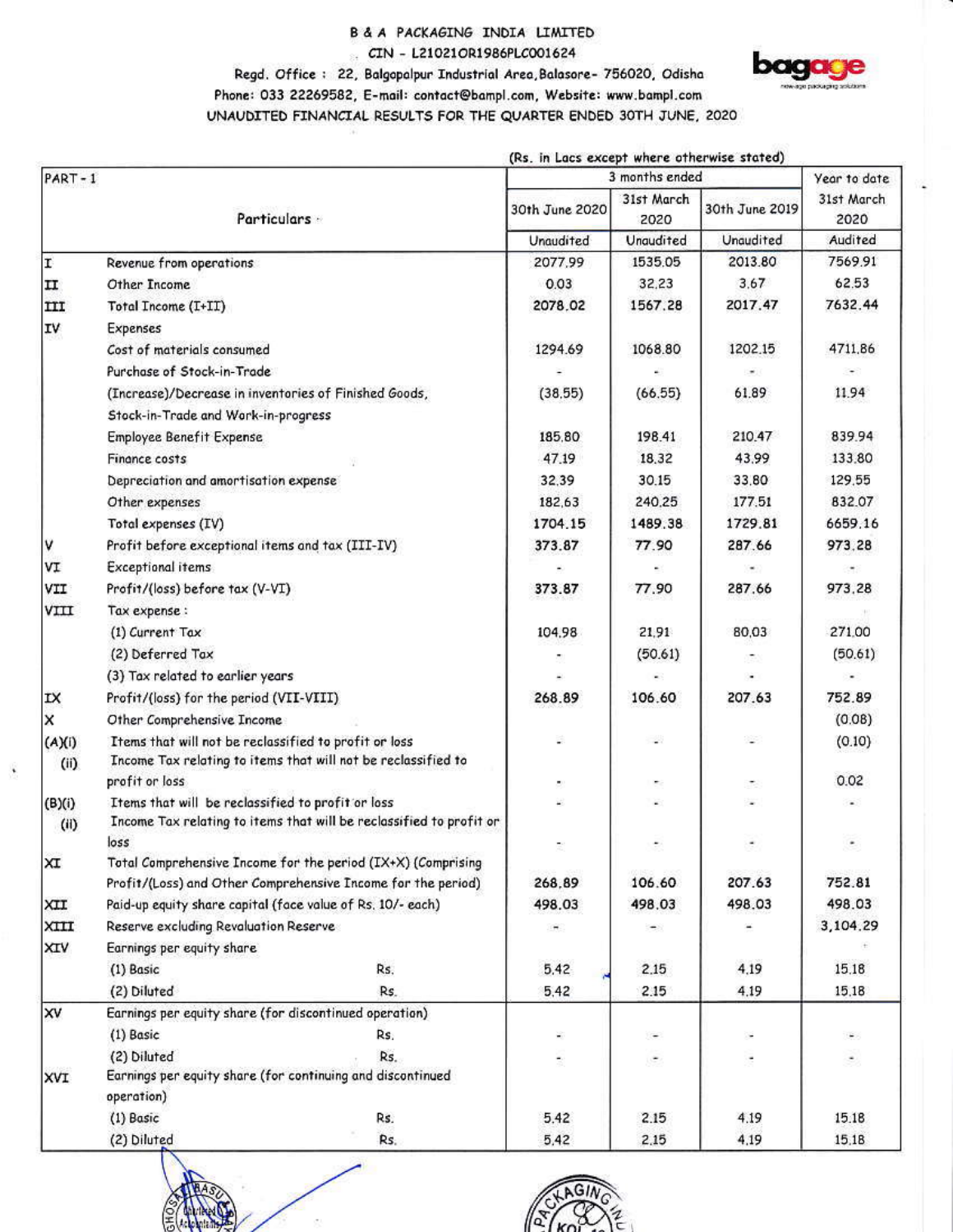# B & A PACKAGING INDIA LIMITED CIN - L21021OR1986PLC001624



#### Regd. Office: 22, Balgopalpur Industrial Area, Balasore- 756020, Odisha Phone: 033 22269582, E-mail: contact@bampl.com, Website: www.bampl.com

## SEGMENT-WISE REVENUE, RESULTS AND CAPITAL EMPLOYED FOR THE QUARTER ENDED 30TH JUNE, 2020

| 浴<br>PART-2 |                                                           | 3 months ended              |                                 |                             | Year to date                  |
|-------------|-----------------------------------------------------------|-----------------------------|---------------------------------|-----------------------------|-------------------------------|
|             | Particulars                                               | 30th June 2020<br>Unaudited | 31st March<br>2020<br>Unaudited | 30th June 2019<br>Unaudited | 31st March<br>2020<br>Audited |
|             |                                                           |                             |                                 |                             |                               |
| 1.          | Segment Revenue (Net)                                     |                             |                                 |                             |                               |
|             | (a) Paper Sacks                                           | 1373.13                     | 899.00                          | 1438.22                     | 5084.56                       |
|             | (b) Flexible Laminates                                    | 696.02                      | 629.10                          | 565.57                      | 2,438.02                      |
|             | (c) Unallocated                                           |                             |                                 |                             |                               |
|             | Total                                                     | 2069.15                     | 1528.10                         | 2003.79                     | 7522,58                       |
|             | Less : Inter Segment Revenue                              | rieri i                     |                                 |                             |                               |
|             | Net Sales/Income from Operations (Note)                   | 2069.15                     | 1528.10                         | 2003.79                     | 7522.58                       |
| 2.          | Segment Results [Profit/(Loss) Before Tax & Finance Cost] |                             |                                 |                             |                               |
|             | (a) Paper Sacks                                           | 286.12                      | 60.33                           | 290.68                      | 830.36                        |
|             | (b) Flexible Laminates                                    | 134.94                      | 35.89                           | 40.97                       | 276,72                        |
|             | Total                                                     | 421.06                      | 96.22                           | 331.65                      | 1,107.08                      |
|             | Less: Finance costs                                       | 47.19                       | 18.32                           | 43.99                       | 133.80                        |
|             | Profit/(Loss) Before Tax                                  | 373.87                      | 77.90                           | 287.66                      | 973.28                        |
| 3.          | Segment Assets (as at the end of the period)              |                             |                                 |                             |                               |
|             | (a) Paper Sacks                                           | 3967.61                     | 3373.06                         | 3947.41                     | 3373.06                       |
|             | (b) Flexible Laminates                                    | 2472.17                     | 2167.61                         | 2031.60                     | 2167.61                       |
|             | (c) Unallocated                                           | 57.05                       | 55.05                           | 57.05                       | 55.05                         |
| 4.          | Segment Liabilities (as at the end of the period)         |                             |                                 |                             |                               |
|             | (a) Paper Sacks                                           | 1109.46                     | 635.90                          | 1913.48                     | 635.90                        |
|             | (b) Flexible Laminates                                    | 1516.15                     | 1357.50                         | 1035.49                     | 1357.50                       |
|             | (c) Unallocated                                           | si                          |                                 |                             | 0.00                          |
|             | Total                                                     |                             |                                 |                             |                               |
|             |                                                           |                             |                                 |                             |                               |